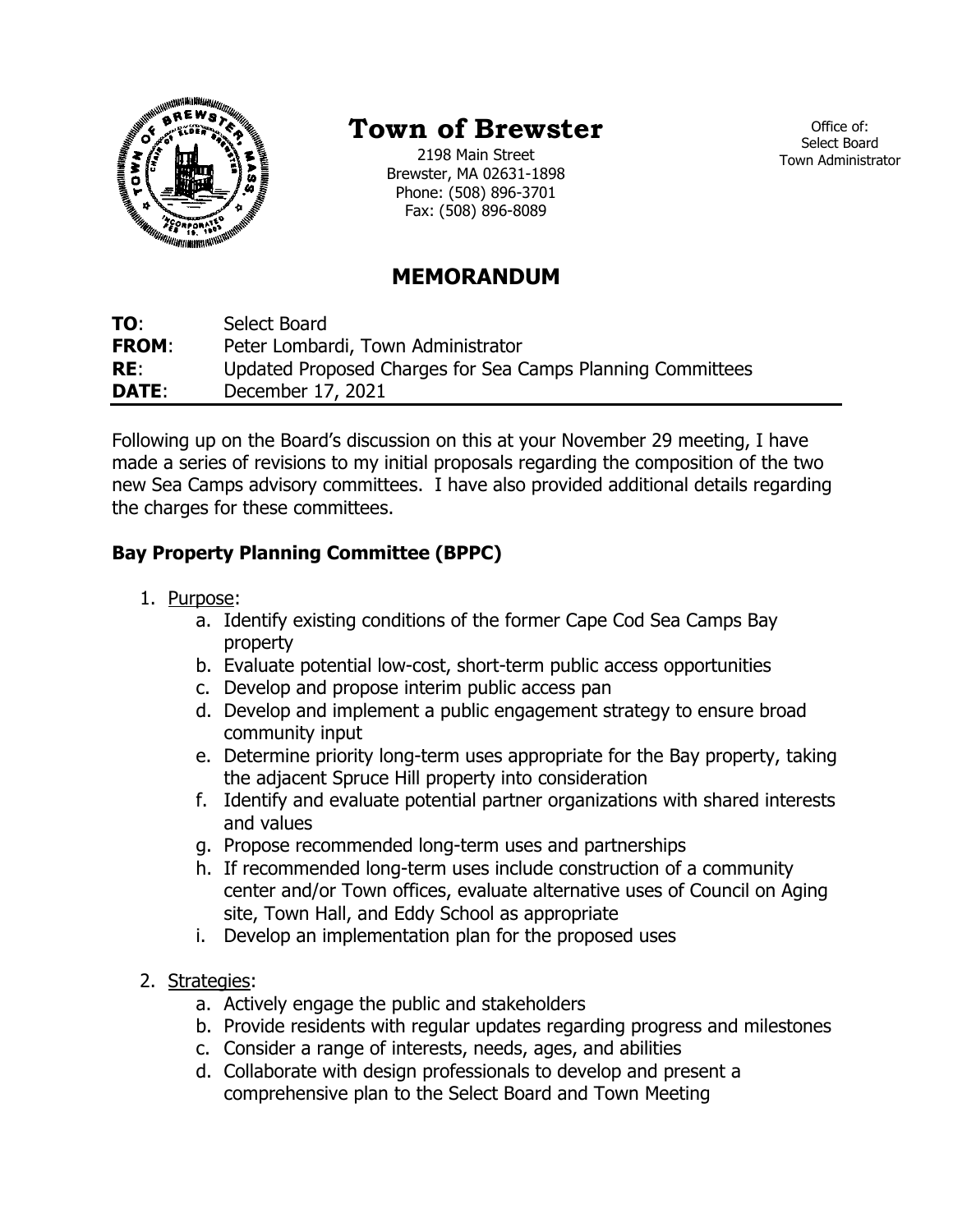- i. Consider Brewster's key strategic planning documents (Vision Plan, Open Space and Recreation Plan, Coastal Resource Management Plan, Housing Production Plan, and others)
- ii. Incorporate maintenance, safety, and legal requirements
- iii. Identify estimated one-time project costs, ongoing operating expenses, funding sources, and timelines, incorporating prudent financial practices
- 3. Composition: Eleven (11) total members, including
	- a. Two (2) representatives from Select Board (Select Board Chair shall not be eligible)
	- b. One (1) representative from each of the following committees: Vision Planning Committee; Natural Resources Commission; Recreation **Commission**
	- c. Six (6) at-large members (may be part-time residents)
	- d. Term: One (1) year, subject to annual reappointment; first term through June 30, 2023
	- e. Officers: Committee shall initially and annually thereafter elect a Chair, Vice Chair, and Clerk; Chair position shall not be held by a Select Board member; Chair and Vice Chair will meet on quarterly basis with their counterparts on PPPC to ensure coordination
	- f. Liaisons (non-voting): Finance Committee; Open Space Committee; Council on Aging; Affordable Housing Trust; Cultural Council
	- g. Representatives (non-voting): MA Audubon & YMCA Cape Cod; other organizations such as Brewster Conservation Trust, Trustees of Reservations, etc may be included as needed
	- h. Lead Town Staff Support: Town Administrator; other Department Heads as needed
- 4. Appointment Process:
	- a. Notice soliciting letters of interest from residents will be posted on Town website – due January 21, 2022
	- b. Residents seeking to serve as at-large members will be asked to complete new Board/Committee application form
	- c. Members of representative committees will be asked to submit letters of interest
	- d. Select Board members appointed to serve on PPPC will individually vet all applicants (at-large and representative members) and then make their recommendations to the full Board in February
	- e. Select Board are anticipated to make all appointments by the end of February
	- f. Committees and outside organizations may identify their own liaisons/representatives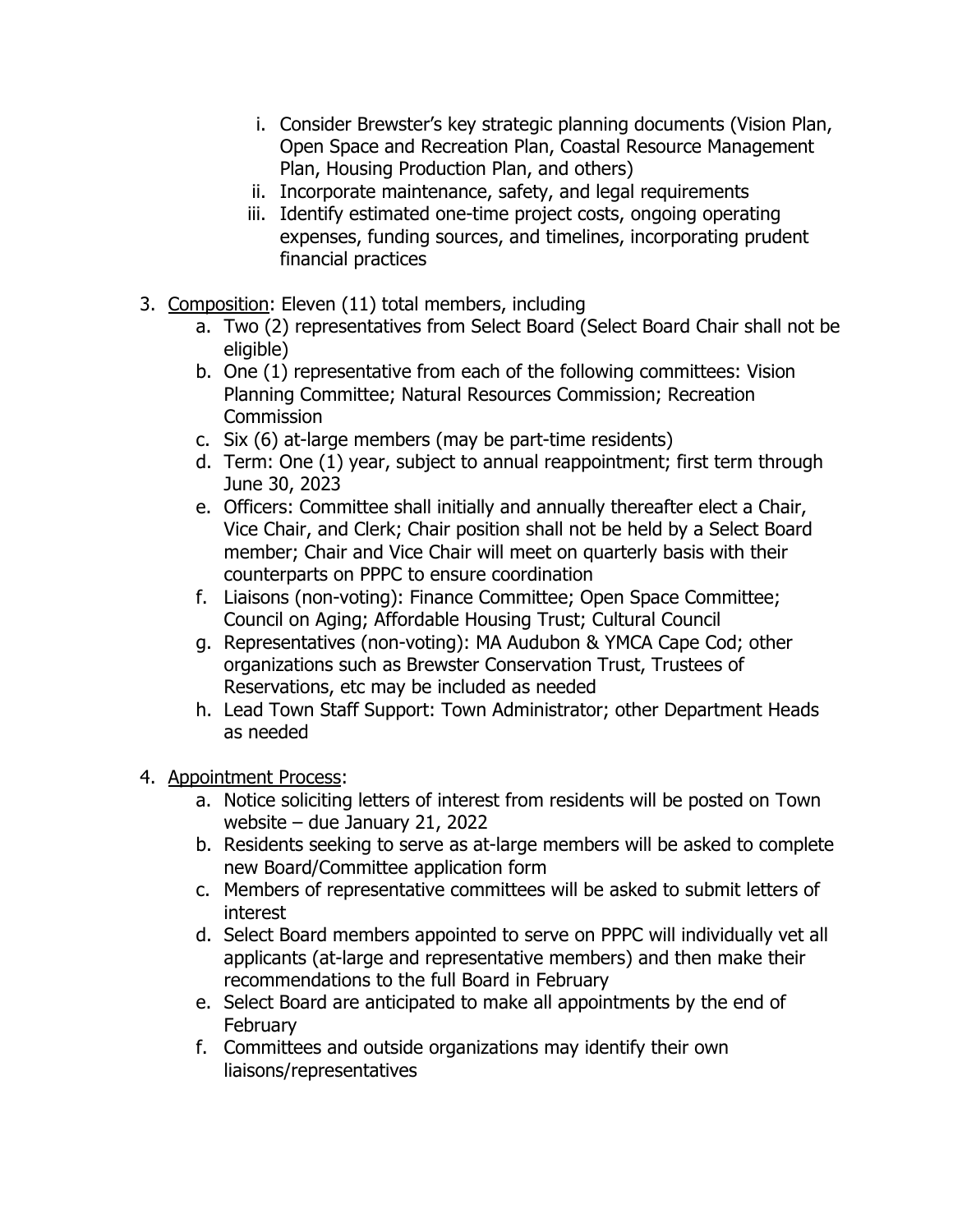#### 5. Selection Criteria:

In addition to the criteria outlined in the Select Board's recently revised Board & Committee Appointment Policy, Select Board members will also take into account the following criteria in selecting members to serve on this committee:

- a. Record of effective teamwork ability; able to collaborate well with others to achieve common goals
- b. Experience in community planning, municipal activities, project management, equity and inclusion, conservation/environment, park management, sustainability, historic preservation, recreation, public finance, (landscape) architecture, youth services, human services, engineering, community housing, and/or law
- c. Excellent written and verbal communication skills
- d. Previous volunteer service
- e. Sufficient time to actively participate in meetings and take on tasks outside of meetings

### **Pond Property Planning Committee (PPPC)**

- 1. Purpose:
	- a. Identify existing conditions of the former Cape Cod Sea Camps Pond property
	- b. Evaluate potential low-cost, short-term public access opportunities
	- c. Develop and propose interim public access pan
	- d. Develop and implement a public engagement strategy to ensure broad community input
	- e. Determine priority long-term uses appropriate for the Pond property, taking the adjacent Long Pond Woodlands (Robinson) property into consideration
	- f. Identify and evaluate potential partner organizations with shared interests and values, particularly MA Audubon and Brewster Conservation Trust
	- g. Propose recommended long-term uses and partnerships
	- h. Develop an implementation plan for the proposed uses
- 2. Strategies:
	- a. Actively engage the public and stakeholders
	- b. Provide residents with regular updates regarding progress and milestones
	- c. Consider a range of interests, needs, ages, and abilities
	- d. Collaborate with design professionals to develop and present a comprehensive plan to the Select Board and Town Meeting
		- i. Consider Brewster's key strategic planning documents (Vision Plan, Open Space and Recreation Plan, Coastal Resource Management Plan, Housing Production Plan, and others)
		- ii. Incorporate maintenance, safety, and legal requirements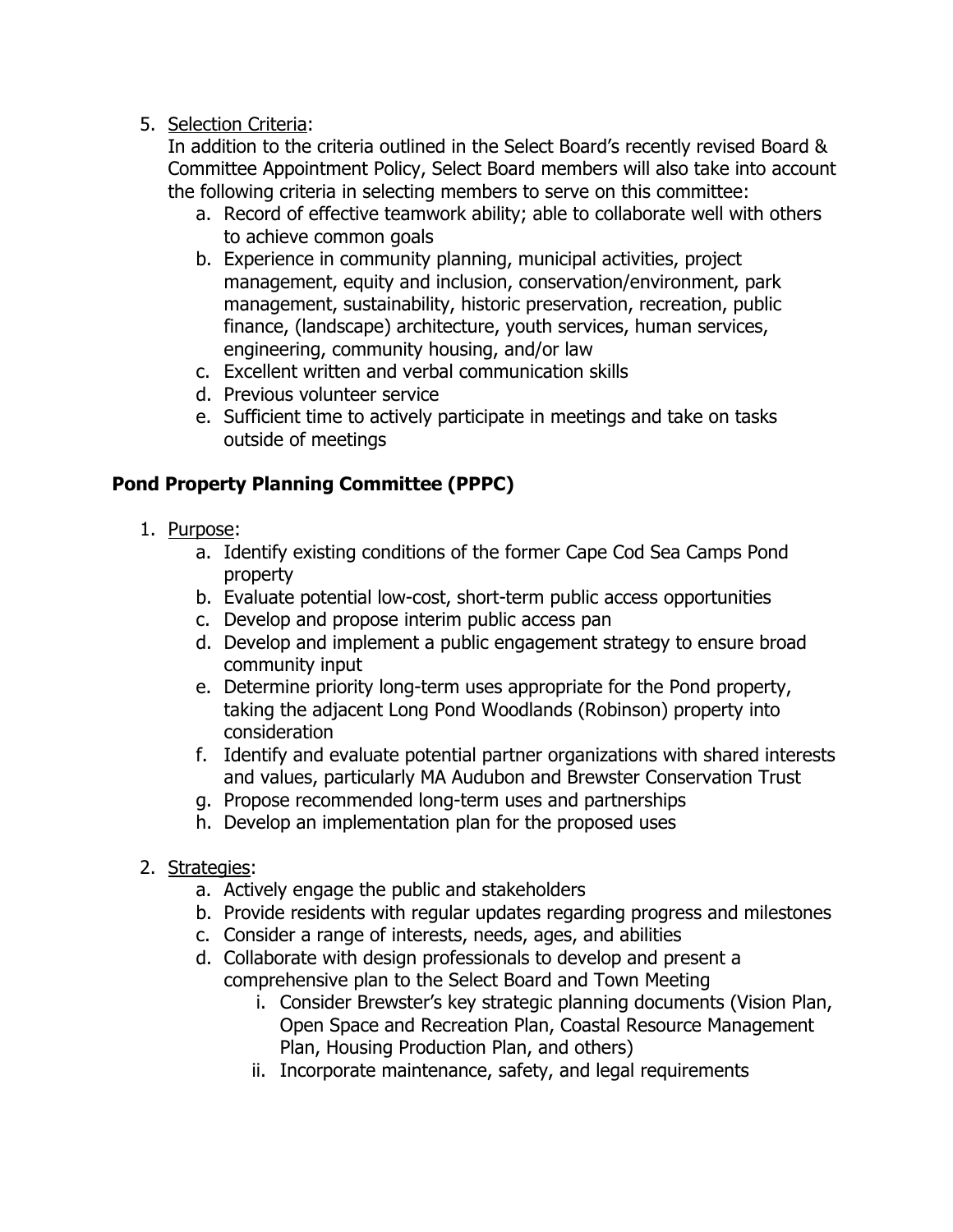- iii. Identify estimated one-time project costs, ongoing operating expenses, funding sources, and timelines, incorporating prudent financial practices
- 3. Composition: Nine (9) total members, including
	- a. Two (2) representatives from Select Board (Select Board Chair shall not be eligible)
	- b. One (1) representative from each of the following committees: Vision Planning Committee; Natural Resources Commission; Open Space Committee; Affordable Housing Trust
	- c. Three (3) at-large members (may be part-time residents)
	- d. Term: One (1) year, subject to annual reappointment; first term through June 30, 2023
	- e. Officers: Committee shall initially and annually thereafter elect a Chair, Vice Chair, and Clerk; Chair position shall not be held by a Select Board member; Chair and Vice Chair will meet on quarterly basis with their counterparts on BPPC to ensure coordination
	- f. Liaisons (non-voting): Finance Committee; Water Commission; Recreation **Commission**
	- g. Representatives (non-voting): MA Audubon & Brewster Conservation Trust; other organizations may be included as needed
	- h. Lead Town Staff Support: Assistant Town Administrator; other Department Heads as needed
- 4. Appointment Process:
	- a. Notice soliciting letters of interest from residents will be posted on Town website – due January 21, 2022
	- b. Residents seeking to serve as at-large members will be asked to complete new Board/Committee application form
	- c. Members of representative committees will be asked to submit letters of interest
	- d. Select Board members appointed to serve on PPPC will individually vet all applicants (at-large and representative members) and then make their recommendations to the full Board in February
	- e. Select Board are anticipated to make all appointments by the end of February
- 5. Selection Criteria:

In addition to the criteria outlined in the Select Board's recently revised Board & Committee Appointment Policy, Select Board members will also take into account the following criteria in selecting members to serve on this committee:

- a. Record of effective teamwork ability; able to collaborate well with others to achieve common goals
- b. Experience in community planning, municipal activities, project management, equity and inclusion, conservation/environment, park